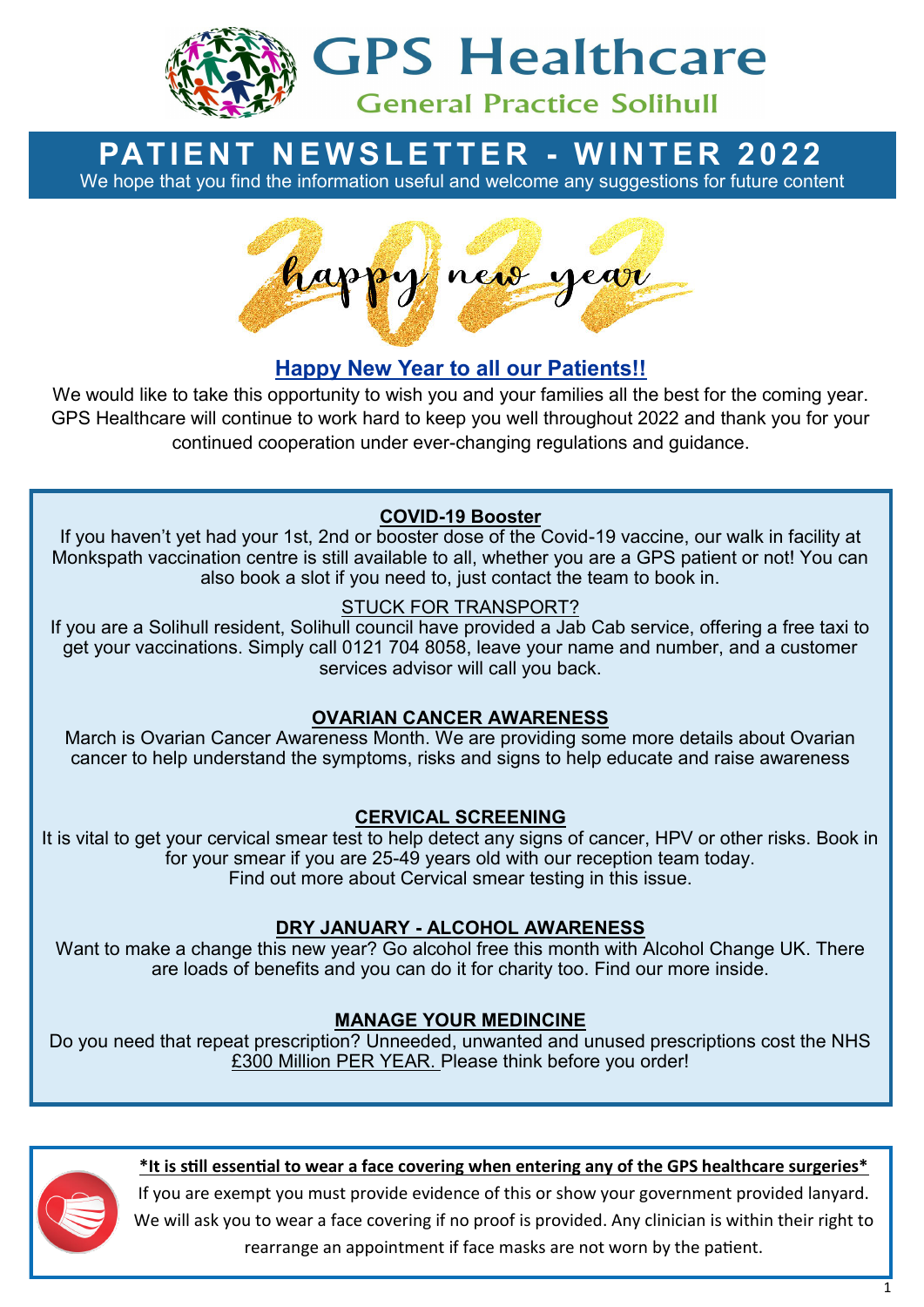# **PPG News**

Minutes from PPG Meetings are available for review on the GPS Healthcare website on the Patient Participation Group & Feedback

# **Latest Highlights**

#### **DEPARTURE OF CEO, TOM O'SULLIVAN**

In December 2021 our CEO Tom O'Sullivan made the decision to leave GPS Healthcare. While this is very sad news for GPS we appreciate and respect his decision to move on. He has seen the business through the toughest of times during this pandemic and we thank him for his dedication. We wish him all the best in his future endeavors and thank him for all he did for GPS Healthcare.

#### **PCN NEWS - SOLIHEALTH**

GPS Healthcare is part of the primary care network for Solihull - Solihealth, a General Practice Provider Alliance. Joining 24 GP practices together in collaboration, covering a population of 220,000 residents. Most recently we have been part of the activation for the Solihull Community hub at Monkspath to help a wider range of patients access primary care. Initially this project will be running until 1 April 2022 to offer support to Winter Pressures demands. This will encompass a locality Hub based at Monkspath, with an additional site at Richmond Road.

#### **NEW NORMAL?**

There have been lots of queries as to when we are going "back to normal" with appointments. As with the whole of primary care within the NHS we need to assess what is possible whilst keeping everyone safe and we need to move forward with the times to make sure we are providing efficient care. There is a misapprehension that Medical staff are not having face to face appointments with patients, which is certainly not the case. There has always been the requirement to telephone the practice first and then advice will be given whether to visit the local pharmacy, wait for a telephone consultation with the doctor or nurse or have a face to face appointment at the surgery. This is the new normal for GPS Healthcare going forward and for many other primary care organisations, this is helping to take the pressure off staff shortages, illness and gaps any in the profession, making sure the face to face appointments are for those who need to be seen compared to those who can receive help over the phone or via another service such as pharmacies or other clinical services.

## **Our Charity Events**

We are delighted to share our charity fundraising efforts in the second half of the year. We supported Save the Children with our Christmas Jumper day fundraising efforts. The team had a festive week to make sure we were spreading the Christmas cheer before the festive period!





#### **Would you like to join our Patient Group?**

**We would really appreciate new**  listening to patients<br>speaking up for change **members within our Patient Group to support with improving and sustaining excellent patient care across GPS Healthcare. We have local PPG at our Branches and also a Group PPG.** 

We are especially keen to widen our PPG diversity. If you are 18-45 year old, a person of colour or non-British descent or have a registered disability, we would like to hear from you about your experience and accessibility of our service. Come join us and help GPS Healthcare to improve our patient services.

#### **Booking Appointments**

Our reception teams are working hard to make sure that we continue our patient care. Please be aware that all appointments must be booked as a telephone consult as a first port of call. Due to this the team will need to ask for a brief description of the issue you need to be seen for. This gives them a better understanding who would be most



appropriate to see you and gives the clinician and understanding of the appointment needs before speaking to you. If you are then in need of a face to face appointment, this will be determined and booked by the clinician after the first telephone appointment has been completed.

**Reception staff are not able to book in face to face appointments at this time.**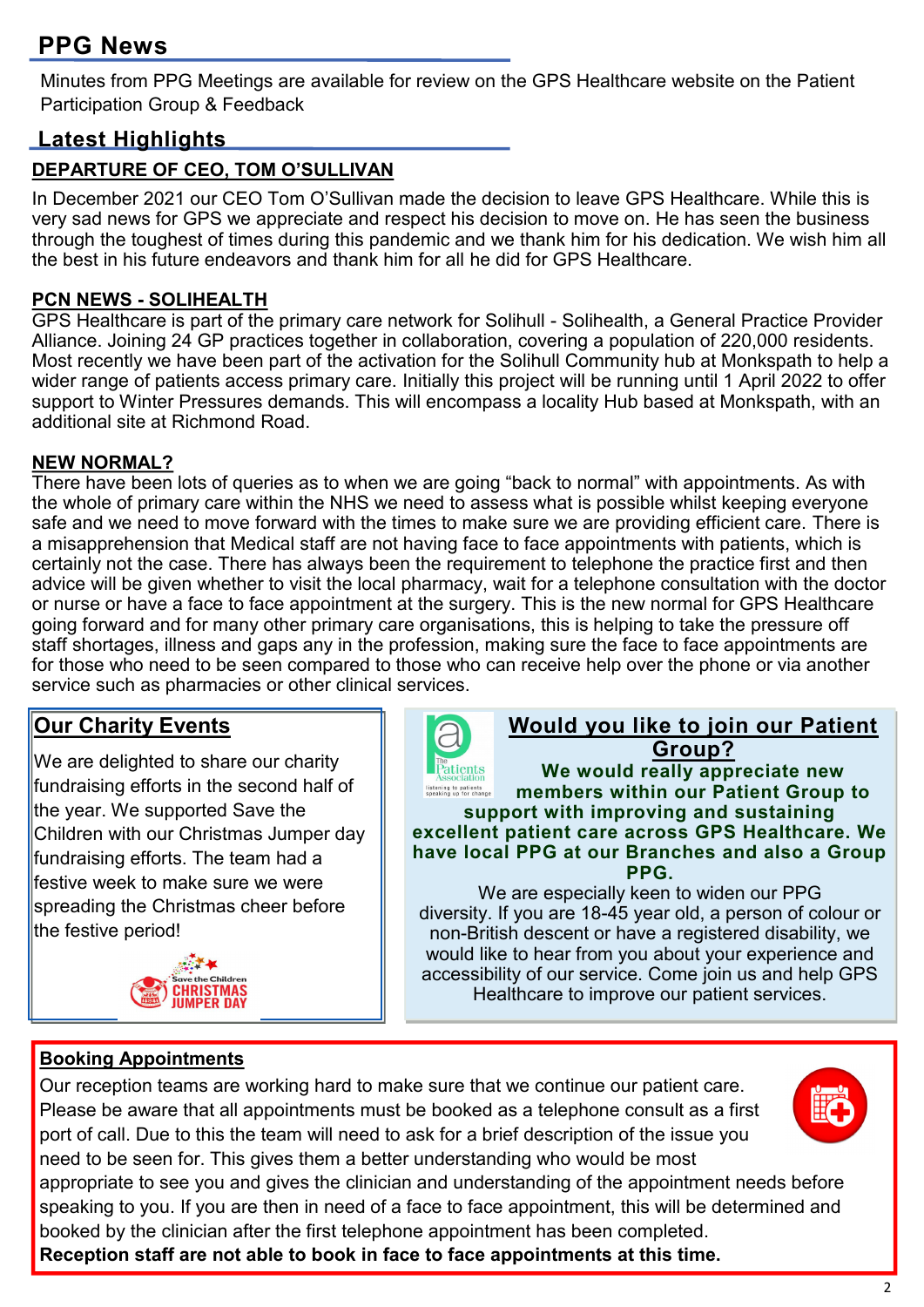# **TEAM CHANGES**

#### **DOCTORS**

We welcome 2 new doctors to the team! **Dr Prodan** will be joining us at Tanworth Lane Surgery and **Dr Allchorne** will be based at Park Surgery. We are delighted that you will be offering brilliant care to our patients bringing experience and expertise to our services at both surgeries.

#### **PHARMACIST TEAM**

We have a brand new role at GPS Healthcare of a pharmacy technician offering patients advice on how to best manage their medicines. **Damian Tang** will be based at our Park Surgery and we are really excited about the expertise he brings to the role, welcome aboard!

**Sadaf Tabreze** has also joined as a new clinical pharmacist at Meadowside Family Health Centre, excited to have you aboard!

#### **NURSING TEAM**

**Kate Freeman** will be rejoining the team on a casual basis and able to serve all six sites of GPS Healthcare, we are thrilled to welcome her back to the team!

#### **ADMINISTRATION TEAM**

Welcome to Hollie, Sam, Sarah, Sanjita, Vanessa and Angela to the Reception team.

We are also happy to welcome Manjit to the HR department.

We are delighted to have you all on board!



#### **WORK WITH US**

GPS Healthcare is looking for talented, enthusiastic employees. Please see our Jobs and Opportunities on our website or NHS jobs for current vacancies



## **Who's who?**



Our brand new Website has more

information about our site and management teams. Head there to find out more!



# **TEAM DEVELOPMENT**

There have been some brilliant achievements within the team, find out more below!!

Congratulations to **Ellie Collis,** who started in our Admin hub, is now training to be part of our phlebotomy team. We can't wait to see your progress through the course and to continue your journey in GPS Healthcare.

We are thrilled when employees move onwards and upwards, that's the case for 2 of our existing site managers! Extending their managerial wings to include more sites. **Jane Crowley** will now manage Meadowside and Park surgery, and **Natalie Gill** manages our Yew Tree and Knowle surgeries!

**Naomi Carins**, **Lorraine Cox** and **Steph Whittaker** have all become Care Coordinators, Congratualtions on your hard work.

Not only is she a Social Prescriber but **Georgina Newman** is now Deputy Health and Wellbeing team lead too!! Amazing work and we can't wait to support you through this new adventure!



**Solihull Active** [www.solihullactive.co.uk](http://www.solihullactive.co.uk) **Tel:** 0121 704 8207 **Email:** solihullactive@solihull.gov.uk

#### **Umbrella Sexual Health Service**

**Contact:** 0121 237 5700 **Website:** umbrellahealth.co.uk **4** umbrella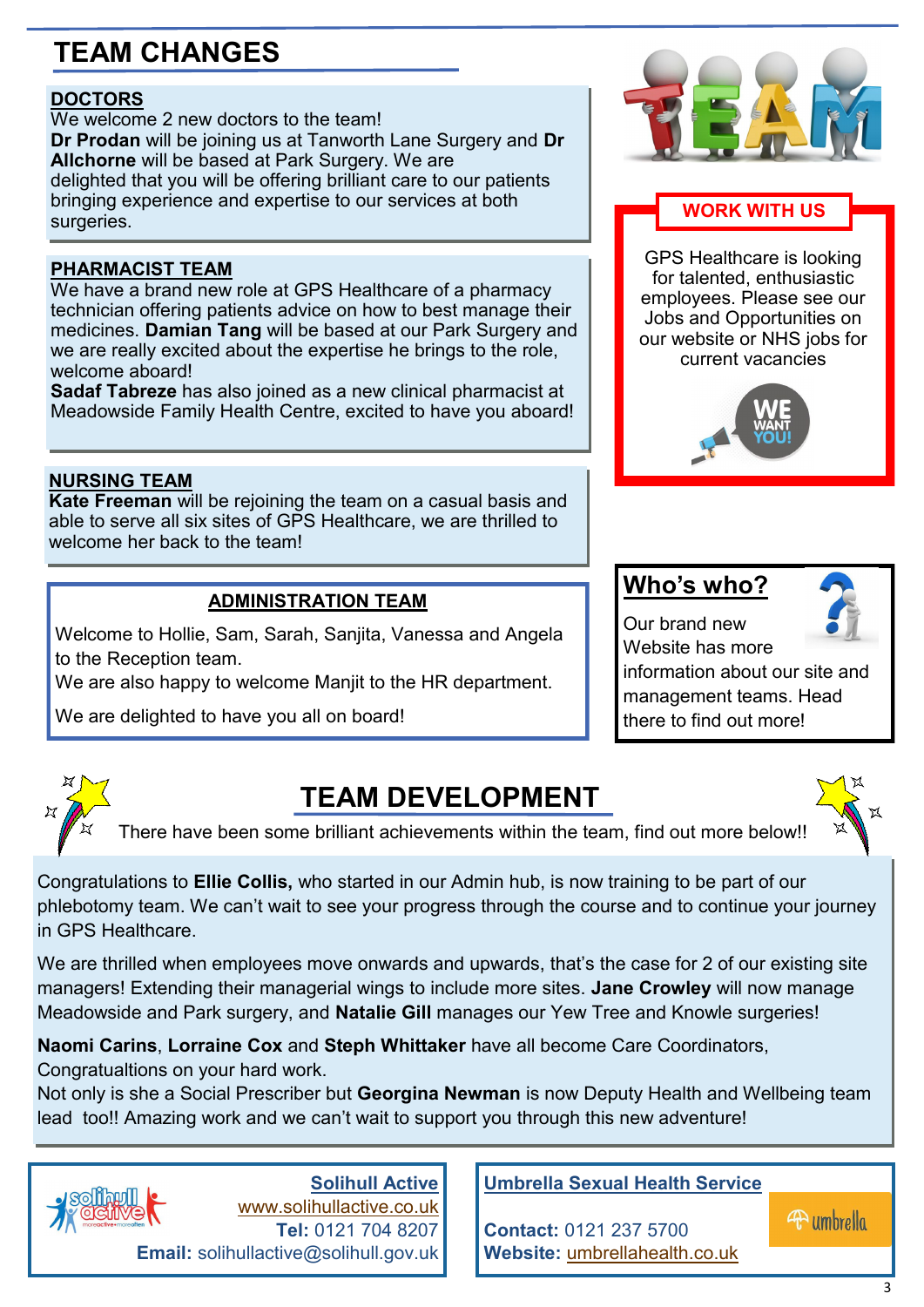#### **Dry January - Alcohol Awareness** (Source: alcoholchangeUK)

#### **What is Dry January**

Dry January means going alcohol-free for the whole month using Alcohol Change UK's tools and resources, and that can bring huge, obvious benefits - but the really good stuff is under the surface! Remember it's not just for January you can take a month off anytime!

#### **What are the benefits of going dry?**

#### **ON THE OUTSIDE**

Better Sleep

#### **ON THE INSIDE**

 Brighter Skin • Fuller wallet

Weight Loss

- Lowers blood pressure
	- Reduces diabetes risk
	- Lowers cholesterol
	- Reduces levels of cancer-related proteins in the blood

#### **What tools are available to help me?**

Alcohol change UK have made some really useful resources available to help you during your month off. An app that you can download straight to your phone, the Dry January Blog, A guide to your booze-free month and special offers to help you through. Not to mention a social media community to help support and share your journey! **[Find out more on their website](https://alcoholchange.org.uk/get-involved/campaigns/dry-january)**

#### **Smear Tests and Cervical Cancer** (Source: Jo's Cervical Cancer Trust)

#### **What is a Smear test?**

Cervical screening is a free health test that helps prevent cervical cancer. It checks for a virus called high-risk human papillomavirus (HPV) and, if you have HPV, cervical cell changes (abnormal cells ). At your cervical screening (smear test) appointment, a nurse takes a sample of cells from your cervix using a small, soft brush. The test only takes a few minutes.

#### **What are the benefits of Smear Tests?**

You are invited for cervical screening because evidence shows that the benefits of the test outweigh any risks. Along with the HPV vaccine, cervical screening is the best way to protect against cervical cancer and prevents over 7 in 10 diagnoses.

#### **.I haven't shaved my legs!!**

No worries! The only concern the team have is for your health. Unshaven legs are welcome!

#### **.It's Uncomfortable!**

There are things you can ask for to make your experience easier. EG a Smaller speculum, putting it in yourself, wearing a skirt rather than trousers. Just speak to your sample taker.

#### **.What about results?**

Results take around 4 weeks to be posted to you. If you feel anxious about the wait Jo's cervical cancer trust can help!

#### **How to book your Smear appointment at GPS Healthcare**

If you are due your smear test and have received a letter or notification to book in, simply call our reception team to book in with a member of the team.

We are open and are able to book these vital appointments, so please do get in touch!



Self Referral by contacting the service. Tel: 0800 599 9880 info@gatewayfs.org

## [https://www.sias](https://www.sias-solihull.org.uk/)-solihull.org.uk/ **Tel:** 0121 301 414 **Email:** enquiries@sias-

solihull.org.uk

#### **VS VICTIM SUPPORT**

[www.victimsupport.org.uk](http://www.victimsupport.org.uk/) **Tel:** 0300 303 1977 Live chat available: Available 9am-5pm, Monday to Friday



- Healthier drinking habits
- Boosted mental and physical wellbeing

Download the Dry January App to help you on your journey now, from the app store or Google play

**.**





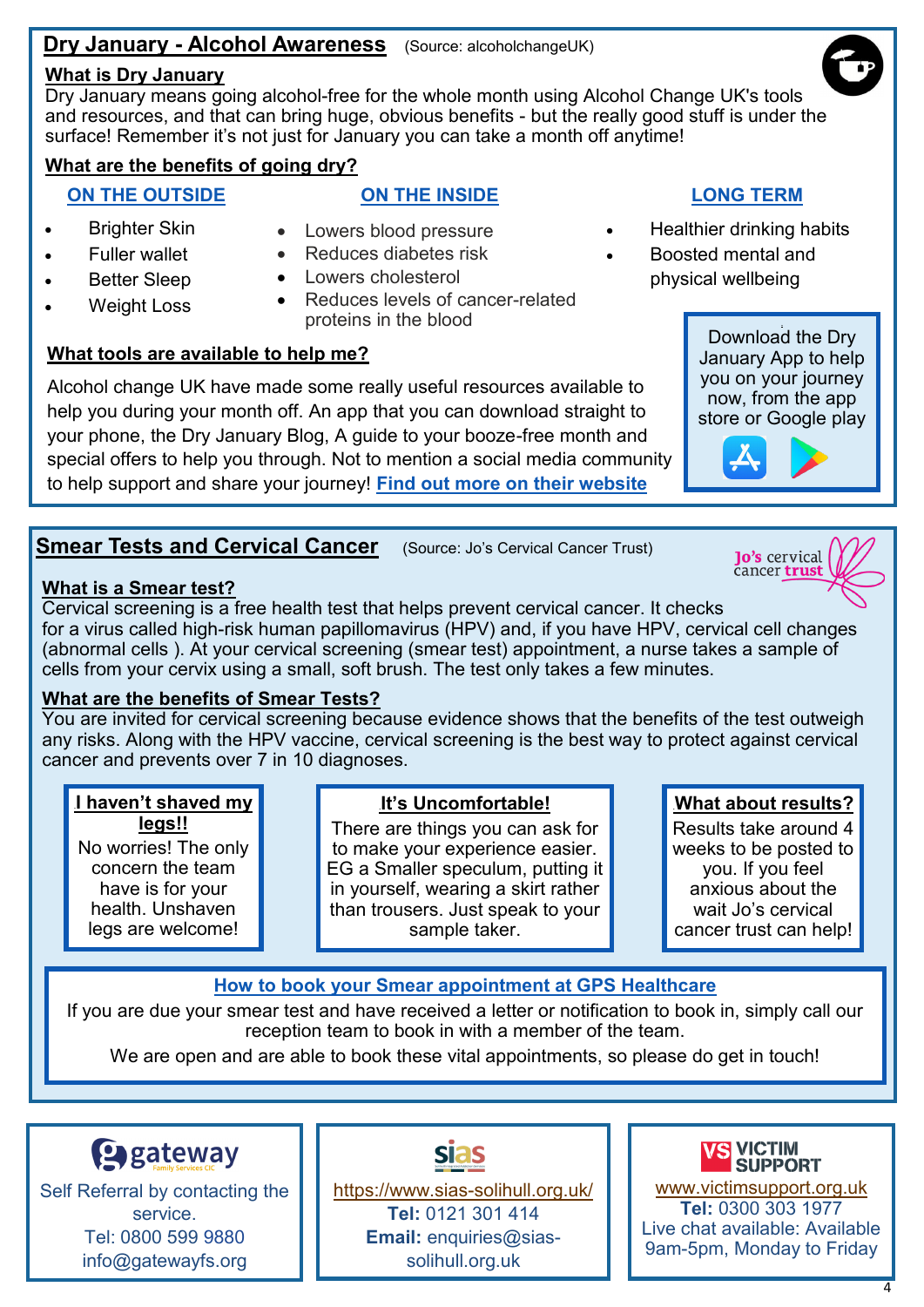# **Ovarian Cancer Awareness**

(Source: NHS.UK)

#### **What is Ovarian Cancer?**

Ovarian cancer, or cancer of the ovaries, is one of the most common types of cancer in women. The ovaries are a pair of small organs located low in the tummy that are connected to the womb and store a woman's supply of eggs. Ovarian cancer mainly affects women who have been through the [menopause](https://www.nhs.uk/conditions/menopause/) (usually over the age of 50), but it can sometimes affect younger women.



#### **Treatment options**

The treatment for ovarian cancer depends on things such as how far the cancer has spread and your general health.

The main treatments are:

- Surgery to remove as much of the cancer as possible this will often involve removing both ovaries, the womb and the tubes connecting them to each other (fallopian tubes)
- Chemotherapy this is usually used after surgery to kill any remaining cancer cells, but is occasionally used before surgery to shrink the cancer

Treatment will aim to cure the cancer whenever possible. If the cancer has spread too far to be cured, the aim is to relieve symptoms and control the cancer for as long as possible

#### **When do I see my GP?**

- you have been feeling bloated, particularly more than 12 times a month
- you have other symptoms of ovarian cancer that will not go away especially if you're over 50 or have a family history of ovarian or [breast cancer,](https://www.nhs.uk/conditions/breast-cancer/) as you may be at a higher risk

It's unlikely you have cancer, but it's best to check. A GP can do some simple [tests for ovarian](https://www.nhs.uk/conditions/ovarian-cancer/diagnosis/)  [cancer](https://www.nhs.uk/conditions/ovarian-cancer/diagnosis/) to see if you have it. If you have already seen a GP and your symptoms continue or get worse, go back to them and explain this.

#### **Further Support**

 Get in touch with a support group or charity – many organisations have helplines, online forums and local support groups where you can meet other people in a similar situation to you

- Cancer Research UK: [coping with ovarian cancer](https://www.cancerresearchuk.org/about-cancer/ovarian-cancer/living-with/coping)
- Macmillan: [cancer information and support](https://www.macmillan.org.uk/cancer-information-and-support)
- Ovacome: [support](https://www.ovacome.org.uk/support-information)

If you suspect any of these symptoms please call to book an appointment to see one of our GP team